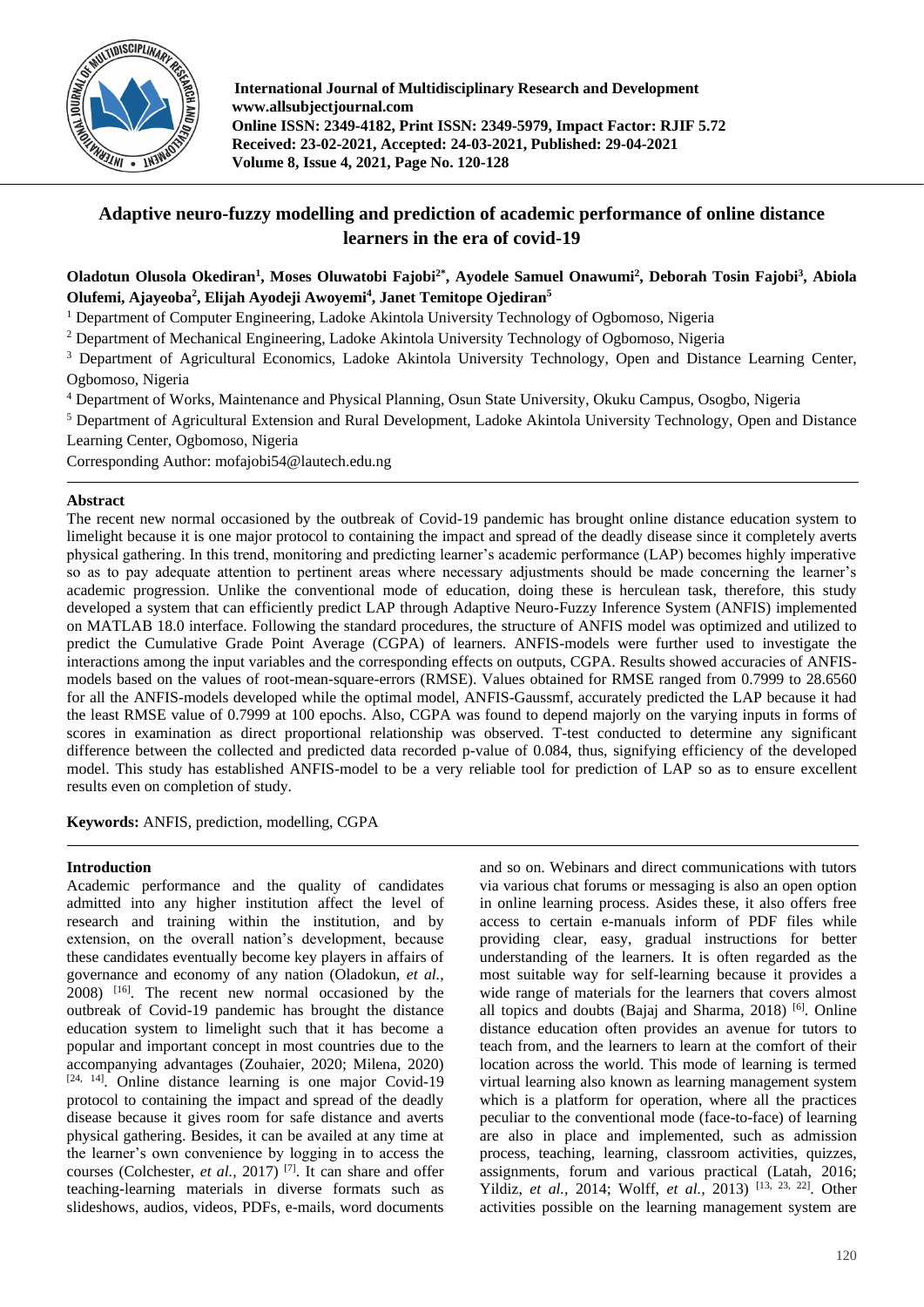marking and scoring, tracking of learners' academic records, regulation and moderation of the classes, etc. The learning management system, LMS is configured to be informative and interactive and ability to navigate it varies from individuals, depending on the role given, such as administrative, tutor, and learner rights. With this, just as in the conventional mode, there are limitations to where individuals can navigate through on the learning management system. According to Goga, *et al.*, (2015) <sup>[8]</sup> conventional educational systems enable the tutor to directly monitor the learner in the class environment and thus to take necessary precautions as a result of such observations.

However, unlike conventional education, the tutor does not see the learners face-to-face and cannot observe learner during distance education, meanwhile, lack of observation, considered a disadvantage for distance education, can be transformed into an advantage by analyzing the logs kept in the learning management system because LMS keeps logs of all learner-related activities (Yildiz, *et al.*, 2014; Huang, *et al.*, 2010) <sup>[23, 9]</sup>. During the last few years, the application of artificial intelligence in education has grown exponentially, spurred by the fact that it allows for new discovery, interesting and useful knowledge about learners and the world large (Naser, *et al.*, 2015)<sup>[15]</sup>. Application of artificial intelligence in educational settings is an emerging discipline, concerned with developing methods for exploring the unique types of data that come from educational context. While traditional database queries can only answer questions such as "*find the learners who failed the examinations*", data mining can provide answers to more abstract questions such as "*find the learners who will possibly succeed the examinations*" (Quang and Jeng-Fung,  $2013$ ) <sup>[18]</sup>. One of the key areas of the application of artificial intelligence is the development of learner models that would predict learner characteristics or performances in their educational pursuits (Shahiri and Husain, 2015)<sup>[20]</sup>. Hence, researchers have been investigating various data mining methods to assist educators towards evaluating and improving the structure of their course content as well as monitor the academic performance of learners (Ioannis, *et*  al., 2012)<sup>[11]</sup>. Accurate prediction of learner academic performance using artificial intelligence such as adaptiveneuro fuzzy inference system, ANFIS, artificial neural network, ANN, minitab, design expert, DX among others is useful in many different contexts of educational environments (Undavia, et al., 2014)<sup>[21]</sup>. Candidates offered admission to study a particular course via an online distance platform, can have accurate predictions of their academic performance and this will assist them on the need to prepare ahead of examination in order to come out successfully. Failure to adequately prepare for examination may result in an unsuitable result. Since the quality of an educational institution is mainly reflected in its research and training, thus, quality of admitted candidates affects the quality level of an institution. Accurate prediction enables educational managers to improve learner academic performance by offering learners additional support such as customized assistance and tutoring resources (Colchester, *et al.,* 2017) [7] . Online distance learning education gives room for learners to be engaged in series of activities such as working, performing house chores, and a number of others which if not guided can always make learners go off concentration and this may have negative impact on their level of academic performance on semester grade point

average (GPA) bases and by extension the cumulative grade point average (CGPA). Despite the level of previous studies in this area, there is still paucity of information on the use of artificial intelligence especially adaptive neuro-fuzzy inference system, ANFIS, for academic performance during this era of Covid–19, thus, it therefore becomes necessary to develop an intelligent system that is capable of assisting both the learners and school management in predicting academic performance. This promises to guide the learners in preparing for future semester examinations and inform them the minimum grades required for having desired CGPA.

#### **Methodology**

Consequent upon extensive search of the literature and leveraging on experts' opinions especially as it relates to learner's academic performance, a number of socioeconomic, biological, environmental, academic, and other related factors that are considered to have influence on the performance of a university learner were identified. Consent and permission of the Institute for Open and Distance Learning Education, LAUTECH, Ogbomoso, Nigeria were sought for which led to the release of the data used for this research, since secondary data was necessary. The data collected were basically for 100 level learners since the target of coming out with good final CGPA at the end of the programme is dependent on the performances from the beginning of the programme. It is worthy to note that, the data collected cut across the general courses that the institute offer at 100 level and for the sake of confidentiality and not to infringe on privacy of the learners/institute, the names of the learners whose sessional results were cropped were not released along with the data. These included the results of four previous academic sessions, specifically the semesters' results in terms of grades for Mathematics, Physics, Biology, Chemistry and Computer Science. Also premise upon these, the respective candidate's CGPA was calculated, since it was the targeted output. These data were carefully studied and harmonized into a manageable number suitable for computer coding within the context of ANFIS modelling interface. These influencing factors were further categorized as input/output variables, and the factors were then transformed into a format suitable for ANFIS modelling, optimization and analysis.

## **ANFIS Theory**

ANFIS is a Sugeno-type multilayer feed forward network that maps connections between the input–output data via a learning algorithm to adjust the parameters of the fuzzy inference system (Arora and Saini, 2013)<sup>[3]</sup>. ANFIS technique is fundamentally a fuzzy logic (FL) system where its parameters are optimized through neural network training. This adaptive technique benefits from the learning ability of Artificial Neural Network, ANN in order to determine the rules and membership functions of the FL system (Altaher, and BaRukab, 2017)<sup>[1]</sup>. The main reason here is to construct a network for achieving desired nonlinear mapping that is arranged by the set of data and that is made up of several input–output pairs of the target system, the data set utilized is referred to as training data. The procedure that occurs during training, which is known as data learning algorithm is the adjustment of parameters for performance improvement of the network (Ikuomola and Arowolo, 2012)<sup>[10]</sup>. In order to verify the generalization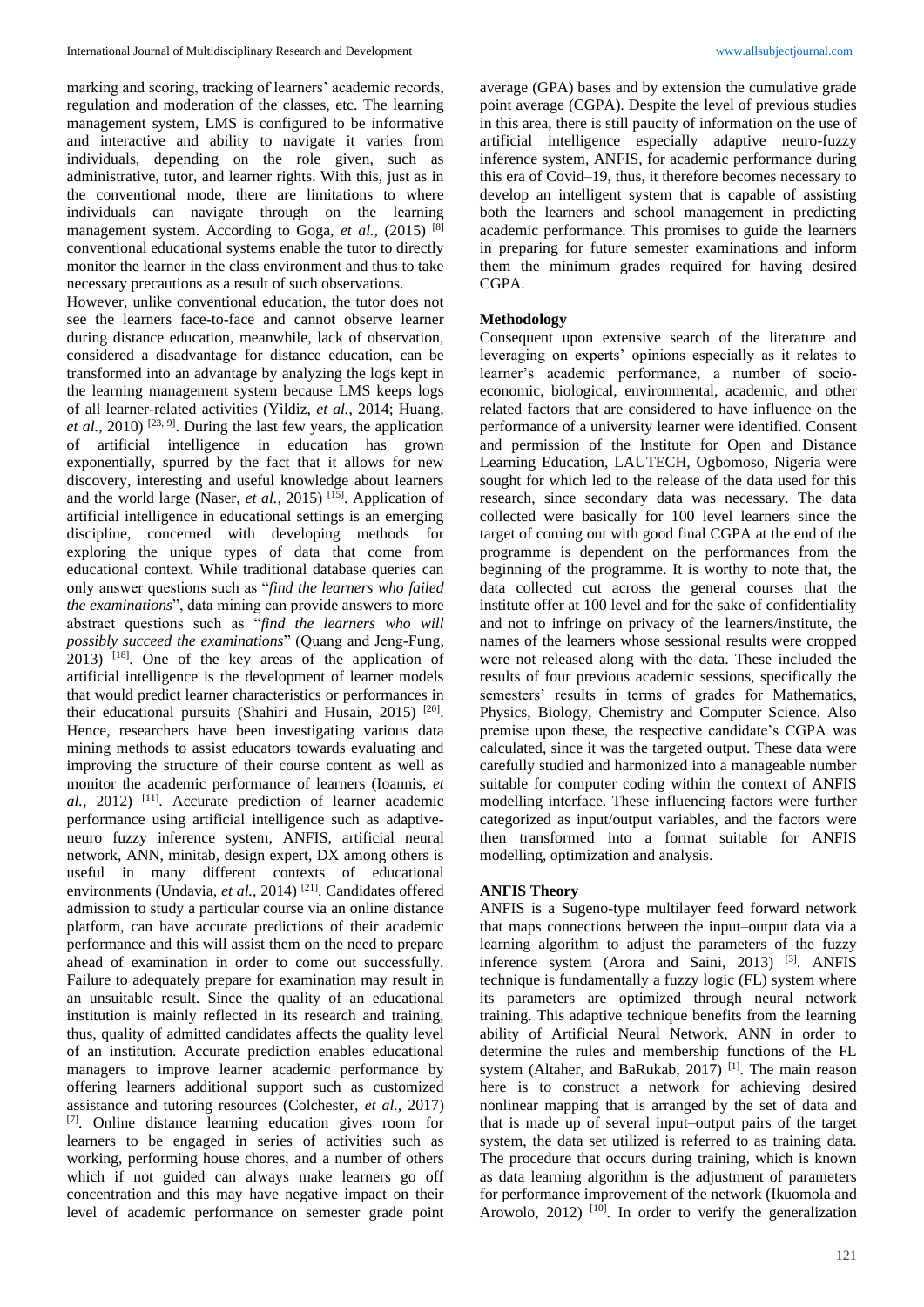strength of the developed model, a test data set which had not been used in the training process was introduced to the system. The structure of ANFIS is composed of 5 layers as presented in model architecture shown in Figure 1. The two inputs (x, y) of the system are presented (ANFIS supports multiple inputs but single output systems). In Figure 1, square nodes (adaptive nodes) demonstrate that the parameters in these nodes are adjustable, to be learned, while the circle nodes (fixed nodes) demonstrate they are fixed

## **ANFIS Theory**

ANFIS is a Sugeno-type multilayer feed forward network that maps connections between the input–output data via a learning algorithm to adjust the parameters of the fuzzy inference system (Arora and Saini, 2013)<sup>[3]</sup>. ANFIS technique is fundamentally a fuzzy logic (FL) system where its parameters are optimized through neural network training. This adaptive technique benefits from the learning ability of Artificial Neural Network, ANN in order to determine the rules and membership functions of the FL system (Altaher, and BaRukab, 2017)<sup>[1]</sup>. The main reason here is to construct a network for achieving desired nonlinear mapping that is arranged by the set of data and that is made up of several input–output pairs of the target system, the data set utilized is referred to as training data. The procedure that occurs during training, which is known as data learning algorithm is the adjustment of parameters for performance improvement of the network (Ikuomola and Arowolo, 2012)<sup>[10]</sup>. In order to verify the generalization strength of the developed model, a test data set which had not been used in the training process was introduced to the system. The structure of ANFIS is composed of 5 layers as presented in model architecture shown in Figure 1. The two inputs (x, y) of the system are presented (ANFIS supports multiple inputs but single output systems). In Figure 1,

square nodes (adaptive nodes) demonstrate that the parameters in these nodes are adjustable, to be learned, while the circle nodes (fixed nodes) demonstrate they are fixed parameters. Common rule set with two fuzzy if-then rules are as shown in equations 1 and 2 respectively.

Rule 1: If x is  $A_1$  and y is  $B_1$ , then

$$
f_1 = p_1 x + q_1 x + r_1 \tag{1}
$$

Rule 2: If x is  $A_2$  and y is  $B_2$ , then

$$
f_2 = p_2 x + q_2 x + r_2 \tag{2}
$$

#### **ANFIS Modelling**

ANFIS modelling required the use of existing data which prompted the data collected from the educational institute. In such modelling, there was need for specifying the pertinent factors that influence learner academic performance. Such data are referred to as the input variables while the targeted outcome is known as the output variable. It is worthy to note that, ANFIS model can only yield just an output, this suggested its suitability for this research, because the only output required was the CGPA. Input/ output mapping are as presented in the following subsections. ANFIS model for prediction of learner's academic performance was implemented in MATLAB (R2018a) interface.

#### **The Input Variables**

The input variables selected are those which can easily be obtained from the data collected, as scores/grades were as a result of learners' efforts, while CGPAs were calculated. Therefore, input variables are: Mathematics, Physics, Biology, Chemistry and Computer Science. Table 1.



**Fig 1:** Model Architecture

#### **The Output Variable**

The output variable on the other hand represented the CGPA of learners which is in line with the levels of performance of a candidate in terms of the present school grading system. The CGPA was considered the premise for academic performance (See Table 2).

## **Classification of Output Variables**

The classification of output variable domain is presented in Table 2, i.e., 1st class as 'distinction', 2nd class upper as 'good', 2nd class lower as 'average' while 3rd class and pass were 'poor'. This followed the practice of classifying candidates into these domains by the higher institution's grading system.

#### **The Data Set Grouping**

In supervised training, the data is divided into 3 categories; the training set, verification set and the testing set. The training set enables the system to observe relationships between input data and resulting outputs, so that it can model the relationship between input and expected output. A heuristic stated that the number of training set data should be at least a factor of 10 larger than the number of network weight to accurately classify test data with 90% accuracy (Bajaj and Sharma, 2018) [6] . Thus, the data collected was categorized into 3 such that 56%, 30% and 14% were implemented for training set, testing set and the validation set respectively.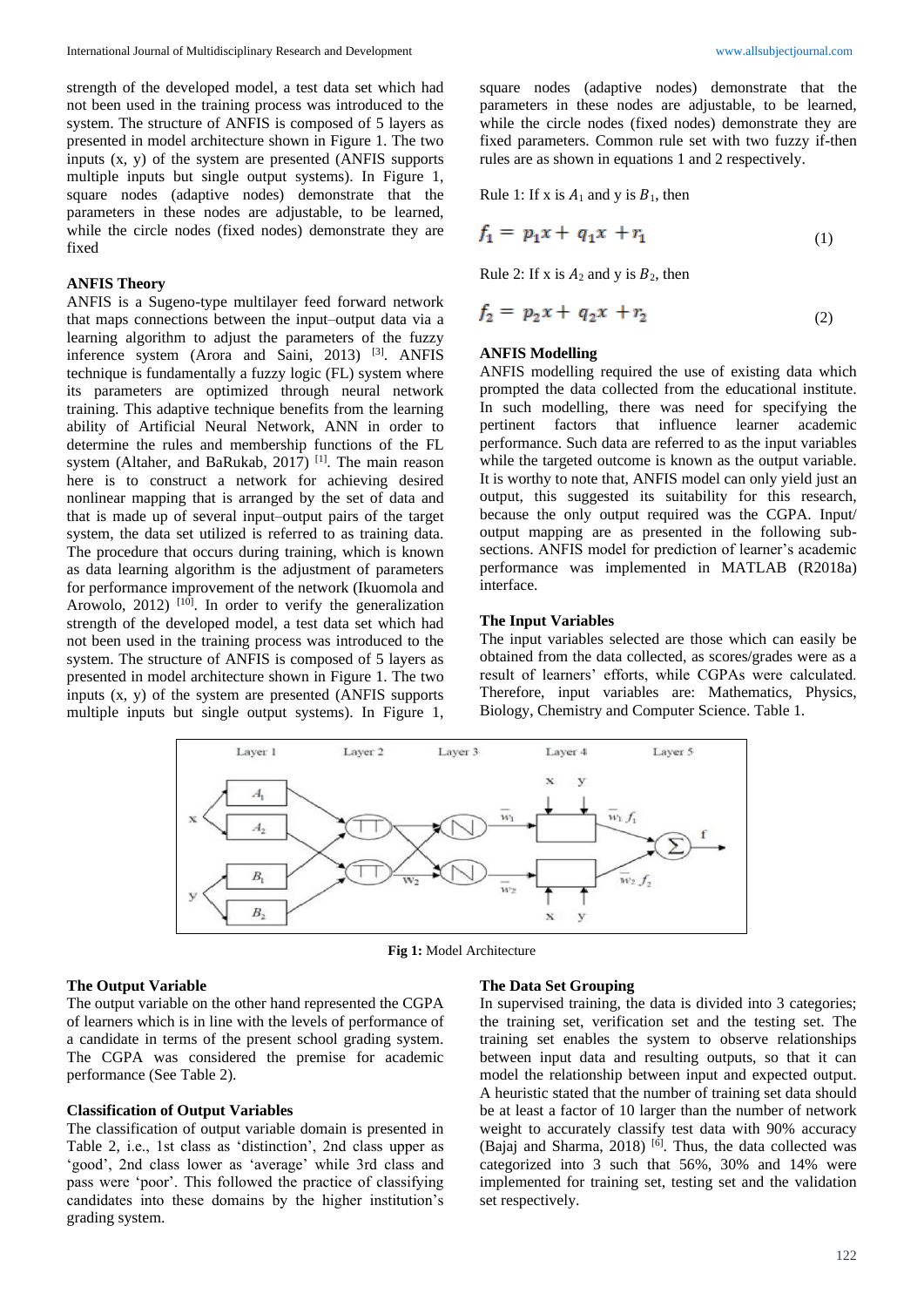**ANFIS Model Prediction and Performance Evaluation**

The membership functions, MFs used for fuzzification of input variables are; triangular MF (Trimf), Trapezium MF (Trapmf), Gaussian-bell MF (Gbellmf) and Gaussian MF (Gaussmf) respectively, and hybrid algorithm was selected for the learning method of input–output data of the process. After this, simulation study was conducted on the developed ANFIS architectures at different MFs for inputs and outputs, and the epoch numbers were studied to establish the best combination so that optimal model among all can be embraced. Root mean square errors, RMSEs of the generated models were respectively used as the bases for choosing the best model. Also the reliability of the models was evaluated through the coefficient of correlation, Rvalues obtained by statistically comparing the collected data and predicted data.

#### **Comparison of Predicted and Cropped GPAs**

In furtherance of validation, statistical package for social sciences, SPSS 20.0 version was used to be carry out T-test analysis, in order to statistically compare the results with a view to determining whether there were significant differences between the predicted CGPAs and the cropped CGPAs at the significance benchmark of  $p \le 0.05$ .

| Table 1: Details of Input and Output |
|--------------------------------------|
|--------------------------------------|

| S/N | <b>Input Variables</b>  |  |  |
|-----|-------------------------|--|--|
|     | <b>Mathematics</b>      |  |  |
|     | Physics                 |  |  |
|     | <b>Biology</b>          |  |  |
|     | Chemistry               |  |  |
|     | <b>Computer Science</b> |  |  |
| S/N | Output Variable         |  |  |
|     | CGPA                    |  |  |

**Table 2:** Classification of Output Variables

| S/N | <b>Output Variable</b> | <b>Honors</b>   | <b>CGPA</b>   |
|-----|------------------------|-----------------|---------------|
|     | Distinction            | 1st Class       | $4.50 - 5.00$ |
|     | Good                   | 2nd Class Upper | $3.50 - 4.49$ |
| 3.  | Average                | 2nd Class Lower | $2.40 - 3.49$ |
|     | Poor                   | 3rd Class       | $1.50 - 2.39$ |
|     | Poor                   | Pass            | $1.00 - 1.49$ |

#### **Results and Discussion Results of ANFIS-Models Developments**

Four membership functions in respect of the input variables were used, these are; Trimf, Trapmf, Gbellmf and Gaussmf, for training the system while the output membership functions, constant and linear were tested against those of the inputs respectively so as to determine the one with least root mean square error (See Figure 2). The combination of these were used to generate the following ANFIS models such as; ANFIS-Trimf, ANFIS-Trapmf, ANFIS-Gbellmf and ANFIS-Guassmf respectively for both the constant and linear output membership functions. The ANFIS models were trained using the training data subset, (Figures 3 and 4) while the test data subset (Figure 5) was used to evaluate the prediction accuracy of the trained ANFIS models. The accuracy of each model was a factor of the average root mean square errors, RMSEs for both the training and testing data, upon which the optimal model was determined, these are shown Table 2. Figure 6 shows the reasoning procedure for a first order Sugeno fuzzy model. Each rule has a crisp output and the overall output is a weighted average (Figure

7). The ANFIS structure utilizes fuzzy clustering of the input and output data sets as well as the various membership functions (MFs) used. Thus, the number of rules equals to the number of output clusters. The equivalent rule viewer of the system is shown in Figure 8 while ANFIS model structure showing the interaction between input variables with the corresponding linguistics variables and the output membership function is shown in Figure 9.

## **ANFIS Models Performances and Evaluation**

Table 3 shows the root mean square error values for the respective ANFIS-models developed. Considering the values as presented in the Table 3, it could be observed that, there are significant variations in terms of performance, reasons not unconnected to the type of membership function in use. Membership functions, MF are more or less the thinking faculty of the models, mode of thinking is dependent on the type of MF selected, so variations are acceptable. From Table 3, the testing root mean square error, RMSE obtained ranged from 0.7999 to 28.6560 for all the ANFIS-models developed. The accuracy of any ANFISmodel is evaluated based on the RMSE value (especially the average test error) as the lower the value the higher the accuracy of prediction (Altujjar, *et al.,* 2016) [2] , hence, the optimal model ANFIS- Gaussmf (constant), accurately predicted the learner's academic performance because it had the least RMSE value of 0.7999 at 100 epochs. ANFIS-Trimf, followed with RMSE value of 1.0639 (constant), ANFIS-Gbellmf, 1.3305 (constant), ANFIS-Trapmf, 1.7441 (constant), ANFIS-Trapmf, 17.9196 (linear), ANFIS-Gbellmf, 25.9859 (linear), ANFIS-Trimf, 26.8848 (linear), and lastly, ANFIS-Gaussmf, 28.6560 (linear) reported the highest value of RMSE. In comparison and at the over all, it could be observed that non among the ANFIS-models developed with linear membership function selected for output had suitable root mean square error, unlike those with constant membership function selected for output. By implication, except that of ANFIS- Gaussmf (constant) with is optimally suitable, all others turned out to have huge inaccuracies and thus making them less inappropriate to be used for prediction of learner's academic performance. These results and interpretations technically match with those obtained for similar previous studies (Asif, *et al.,* 2017; Badr, *et al.,* 2016; Kolo, *et al.,* 2015; Ruby and David, 2014; Osmanbegovic, *et al.,* 2014) [4, 5, 12, 19, 17] . The three dimensional, 3D view of the input variables interactions are presented in Figures 10 to 13. These show the effects of the variables on one another relative to the output values. Results obtained, further showed that ANFIS can be used as a reliable tool for modelling and prediction of learner academic performance. The R-value obtained at 95% confidence level for the regression analysis to determine the relationship between the input and put variables 0.9886, thus, signifying strong correlation between the input and output variables. This justified the direct proportional relationship observed in the trend of the data, such that the higher the scores obtained in each course, the higher the CGPA becomes. The result of t-test conducted to determine any significant difference between the set of experimental (collected data) and predicted values gave pvalue of 0.084, which by implication means there were no significant differences between the set of data, because the p-value obtained was greater than 0.05. This result further suggested the efficiency of the ANFIS model.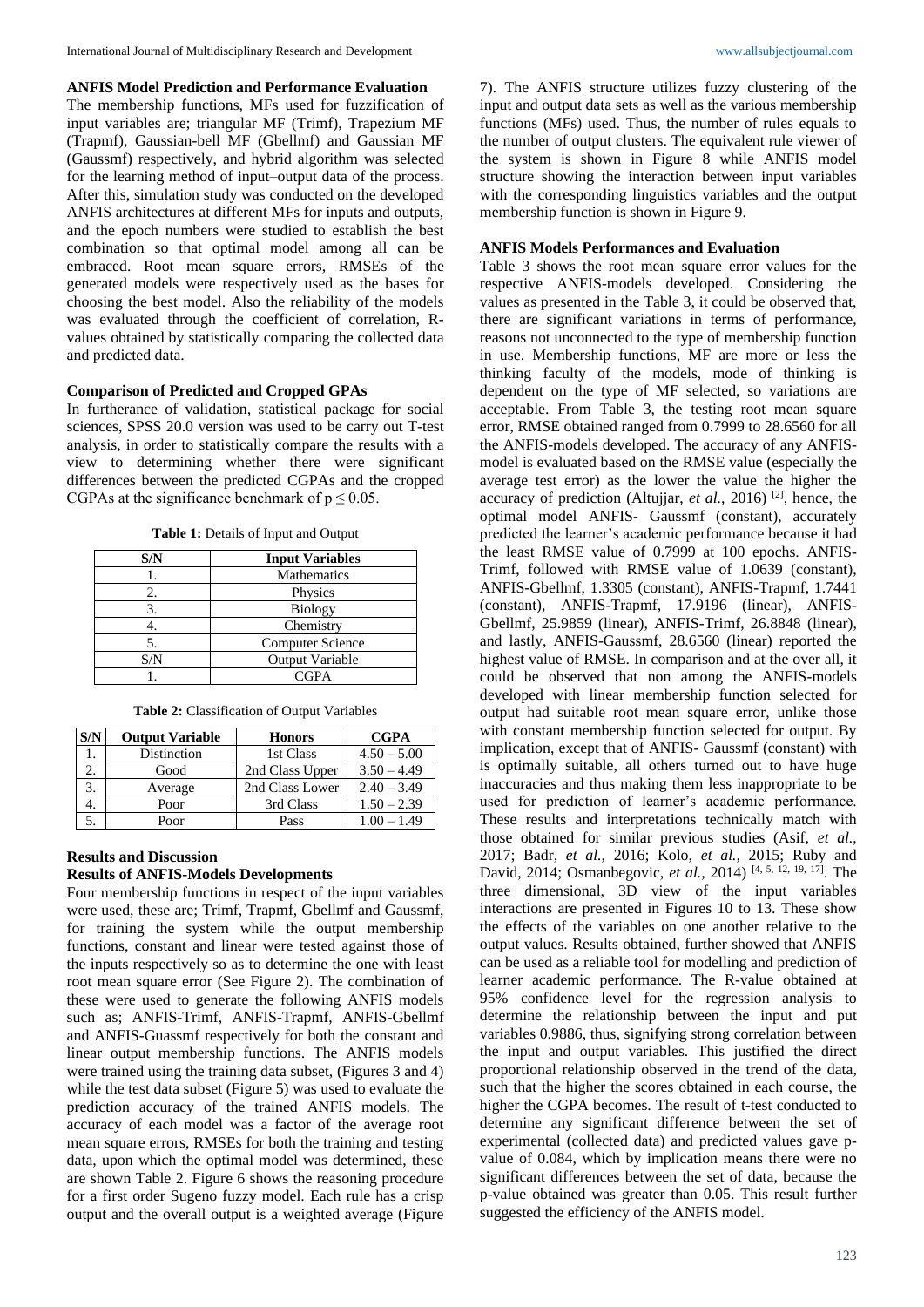

**Fig 2:** Input and output membership functions selection interface



**Fig 3:** Training ANFIS model for semester's GPA predictions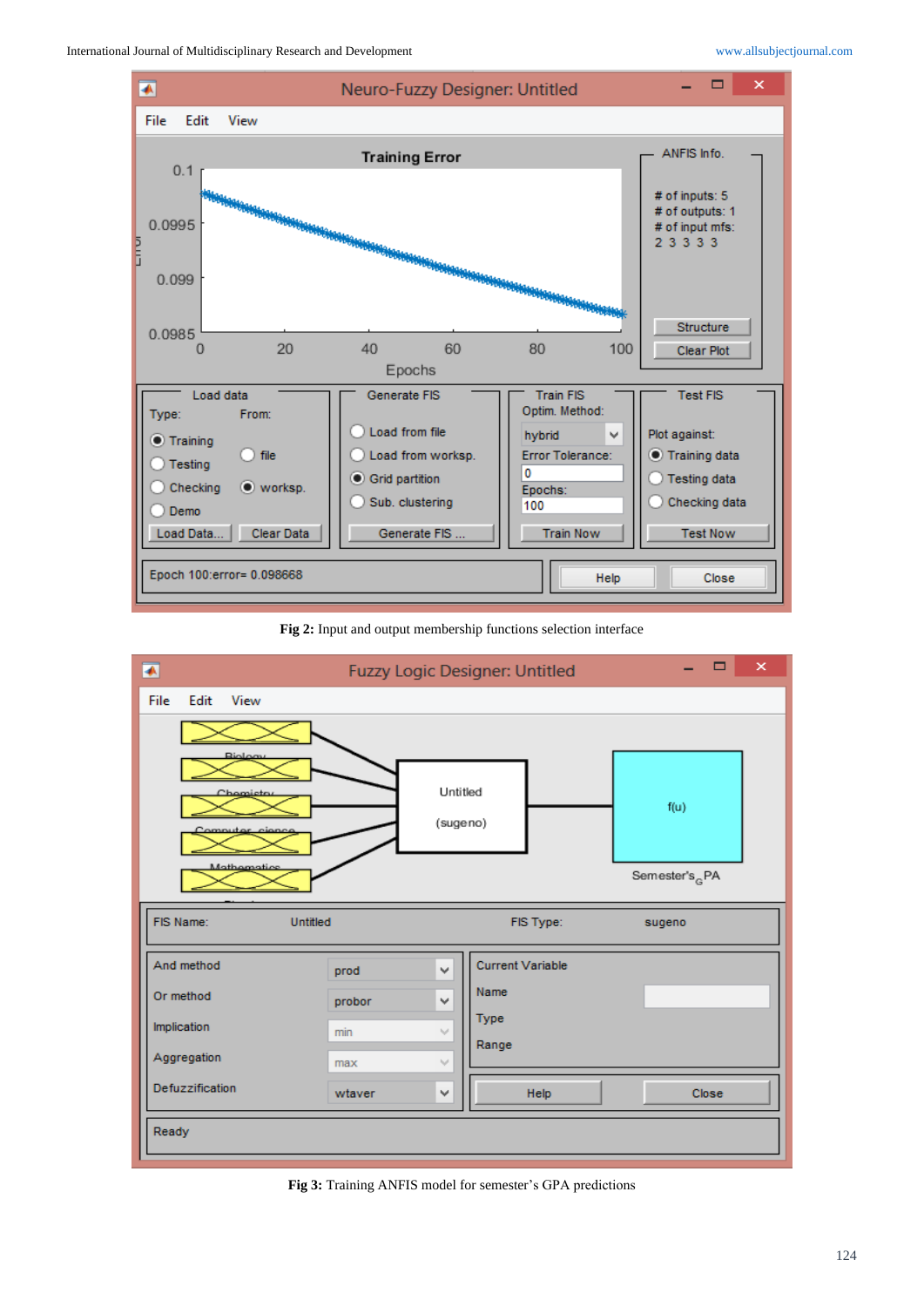| $\overline{\bullet}$                                              |                          |                                                                                                                                                                                                                                                                                                                                                                                                                                                                                                                                                                                                                                                                                                                                                                                                                                                                                                                                                                                                                                                     |                                                                       | <b>Rule Editor: Untitled</b> |                                                                                                |                     |                                                  | E            | ×                                                  |
|-------------------------------------------------------------------|--------------------------|-----------------------------------------------------------------------------------------------------------------------------------------------------------------------------------------------------------------------------------------------------------------------------------------------------------------------------------------------------------------------------------------------------------------------------------------------------------------------------------------------------------------------------------------------------------------------------------------------------------------------------------------------------------------------------------------------------------------------------------------------------------------------------------------------------------------------------------------------------------------------------------------------------------------------------------------------------------------------------------------------------------------------------------------------------|-----------------------------------------------------------------------|------------------------------|------------------------------------------------------------------------------------------------|---------------------|--------------------------------------------------|--------------|----------------------------------------------------|
| Edit<br>File                                                      | View                     | Options                                                                                                                                                                                                                                                                                                                                                                                                                                                                                                                                                                                                                                                                                                                                                                                                                                                                                                                                                                                                                                             |                                                                       |                              |                                                                                                |                     |                                                  |              |                                                    |
| ∢                                                                 |                          | 1. If (Biology is in1mf1) and (Chemistry is in2mf1) and (Computer Science is in3mf1) and (Mathematics is in 7<br>2. If (Biology is in1mf1) and (Chemistry is in2mf1) and (Computer_Science is in3mf1) and (Mathematics is in-<br>3. If (Biology is in1mf1) and (Chemistry is in2mf1) and (Computer Science is in3mf1) and (Mathematics is in-<br>4. If (Biology is in1mf1) and (Chemistry is in2mf1) and (Computer Science is in3mf1) and (Mathematics is in-<br>5. If (Biology is in1mf1) and (Chemistry is in2mf1) and (Computer Science is in3mf1) and (Mathematics is in-<br>6. If (Biology is in1mf1) and (Chemistry is in2mf1) and (Computer Science is in3mf1) and (Mathematics is in-<br>7. If (Biology is in1mf1) and (Chemistry is in2mf1) and (Computer_Science is in3mf1) and (Mathematics is in-<br>8. If (Biology is in1mf1) and (Chemistry is in2mf1) and (Computer Science is in3mf1) and (Mathematics is in-<br>9. If (Biology is in1mf1) and (Chemistry is in2mf1) and (Computer Science is in3mf1) and (Mathematics is in $\vee$ |                                                                       |                              |                                                                                                |                     |                                                  |              |                                                    |
| If<br><b>Biology</b> is<br>in 1 m f 1<br>in 1 m f2<br>none<br>not | $\hat{\phantom{a}}$<br>₩ | and<br>Chemistry is<br>in2 <sub>m</sub> f1<br>in2mf2<br>in2 <sub>m</sub> f3<br>none<br>not                                                                                                                                                                                                                                                                                                                                                                                                                                                                                                                                                                                                                                                                                                                                                                                                                                                                                                                                                          | and<br>in3mf1<br>$\hat{\phantom{a}}$<br>in3mf2<br>in3mf3<br>none<br>₩ | Computer Scienc<br>not       | and<br>Mathematics is<br>in 4mf1<br>in 4mf2<br>in 4 <sub>m</sub> f <sub>3</sub><br>none<br>not |                     | and<br>in5mf1<br>in5mf2<br>in5mf3<br>none<br>not | Physics is   | Th<br>ب<br><u>ot</u><br>ou<br>ou<br>οú<br>ou<br>ou |
| Connection<br>or<br>$\bullet$ and<br>Ready                        |                          | Weight:<br>1                                                                                                                                                                                                                                                                                                                                                                                                                                                                                                                                                                                                                                                                                                                                                                                                                                                                                                                                                                                                                                        | Delete rule                                                           | Add rule                     |                                                                                                | Change rule<br>Help |                                                  | kk.<br>Close | 288                                                |

| $\overline{\bullet}$                                                                                                                                                | <b>Rule Viewer: Untitled</b>                                                     | ▬<br>×                                      |
|---------------------------------------------------------------------------------------------------------------------------------------------------------------------|----------------------------------------------------------------------------------|---------------------------------------------|
| Edit<br>View<br>Options<br>File                                                                                                                                     |                                                                                  |                                             |
| 2<br>3<br>4<br>5<br>6<br>7<br>8<br>9<br>10<br>11<br>13<br>14<br>15<br>16<br>17<br>18<br>19<br>20<br>21<br>22<br>23<br>24<br>25<br>26<br>27<br>28<br>$\frac{29}{30}$ | Biology = 21.1 Chemistry = 37cmputer_Science = M5tbematics = 43.5 Physics = 39.5 | $output = 0.75$                             |
| Input:<br>[21.14; 37.5; 45.5; 43.5; 39.5]                                                                                                                           | Plot points:<br>101                                                              | Move:<br>left<br>right<br>down<br><b>up</b> |
| Ready                                                                                                                                                               |                                                                                  | Help<br>Close                               |

**Fig 4:** ANFIS training converges after 100 epochs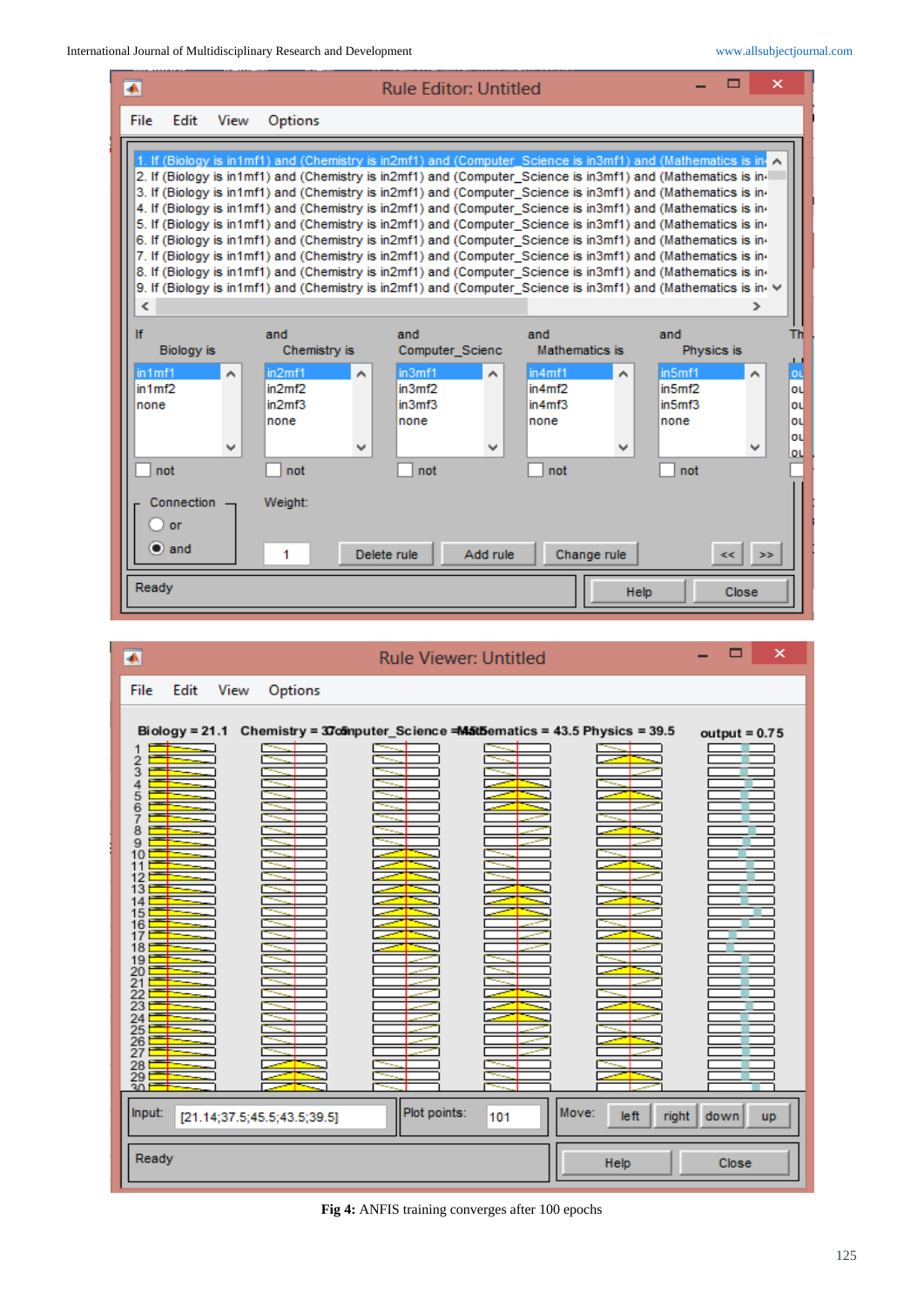**Table 3:**Training and testing RMSE using different types of membership function with constant epoch no.

|          | <b>Membership Functions</b> |          | <b>Root Mean Square Error, RMSE</b> |                           |  |
|----------|-----------------------------|----------|-------------------------------------|---------------------------|--|
| Epoch No | Input                       | Output   | <b>Training Error</b>               | <b>Average Test Error</b> |  |
| 100      | Trimf                       | Constant | 0.0987                              | 1.0639                    |  |
| 100      | Trapmf                      | Constant | 0.2899                              | 1.7441                    |  |
| 100      | Gbellmf                     | Constant | 0.1034                              | 1.3305                    |  |
| 100      | Gaussmf                     | Constant | 0.0945                              | 0.7999                    |  |
| 100      | Trimf                       | Linear   | 0.0124                              | 26.8848                   |  |
| 100      | Trapmf                      | Linear   | 0.0359                              | 17.9196                   |  |
| 100      | Gbellmf                     | Linear   | 0.0014                              | 25.9859                   |  |
| 100      | Gaussmf                     | Linear   | 0.0020                              | 28.6560                   |  |



**Fig 5:** Testing ANFIS model for semester's GPA predictions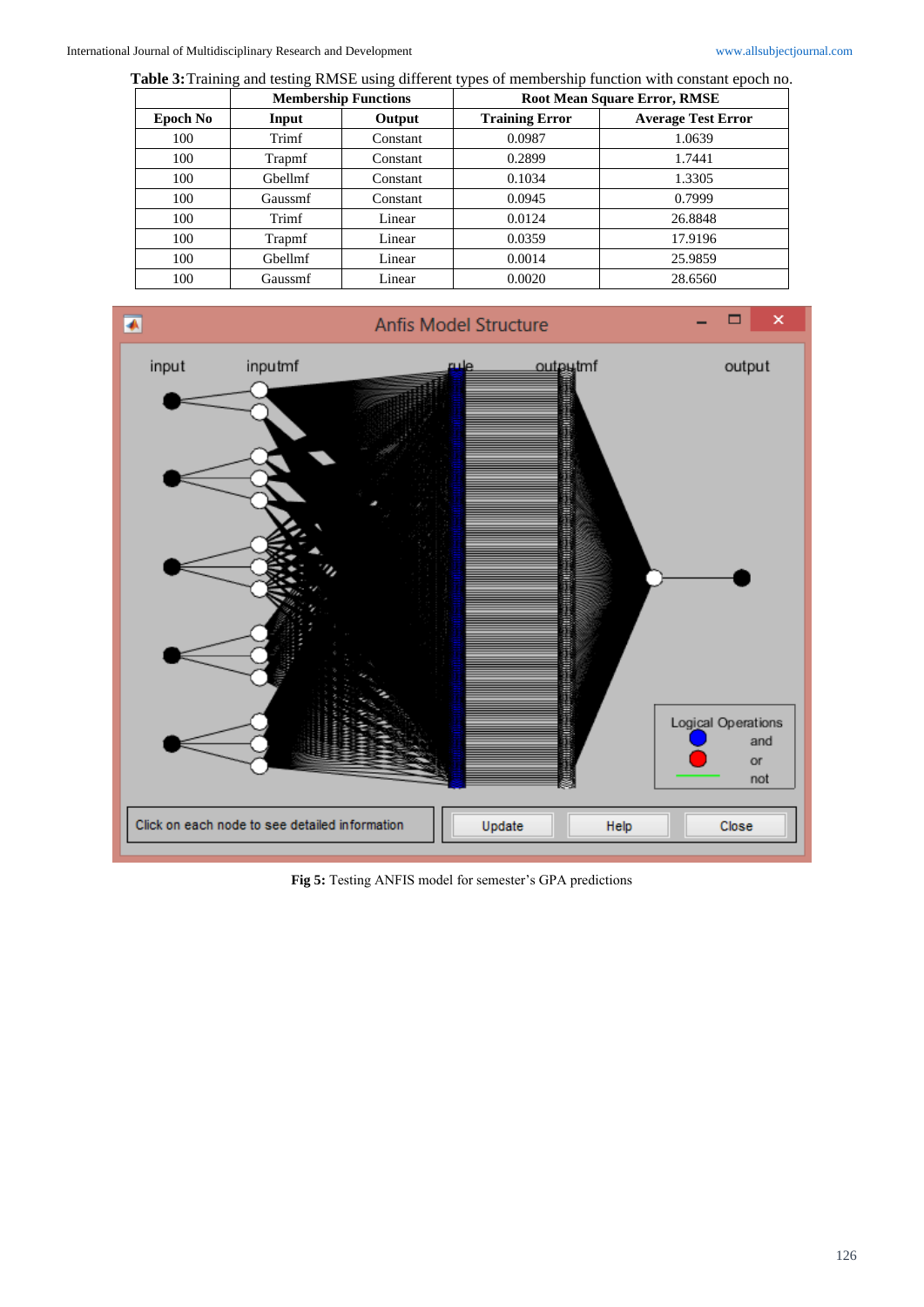

**Fig 6:** Screen shot of FIS with five input variables and one output

## **Conclusion and Recommendations Conclusion**

Advent of Covid-19 pandemic has made prediction of learner's academic performance more important. This study has established that adaptive neuro-fuzzy inference system, ANFIS is a very reliable tool that can be used by learners and school managements to predict academic performances so as to ensure excellent results on completion of study. Of all the membership functions and the hybrid algorithm used for developing as well as training the ANFIS models, Gaussian membership function (ANFIS-GaussMF) provided superior prediction of the learner's academic performance. The least average RMSE value of 0.7999 was recorded ANFIS-GaussMF in comparison to other MFs that recorded higher RSME values. The coefficient of correlation, R-value of 0.96 established the accuracy of the model while p-value of 0.084 obtained for comparison of the predicted and cropped data showed no significant difference.

## **Recommendations**

This study recommended that adaptive neuro-fuzzy inference system, ANFIS be used to enhance learner's academic performance at all le as well as guide the school management and other educational stakeholders in taking appropriate decision on how to improve the learner performance through special provision and attention. It will also assist in the review of academic curriculum to attain the world class educational standard. A robust ANFIS model can be developed through the incorporation of data from a carefully designed oral interview administered to the learners as this may likely be an improvement over the

present model. **References**

- 1. Altaher A, BaRukab O. "Prediction of Student's Academic Performance Based on Adaptive Neuro-Fuzzy Inference". International Journal of Computer Science and Network Security (IJCSNS).2017:17:165.
- 2. Altujjar Y, Altamimi W, Al-Turaiki I, Al-Razgan M. "Predicting Critical Courses Affecting Students Performance: A Case Study". Procedia Computer Science.2016:82:65-71.
- 3. Arora N, Saini JR. "A Fuzzy Probabilistic Neural Network for Student's Academic Performance Prediction". International Journal of Innovative Research in Science, Engineering and Technology.2013:2(9):4425-4432.
- 4. Asif R, Merceron A, Ali SA, Haider NG. "Analyzing undergraduate students' performance using educational data mining". Computers & Education.2017:113:177- 194.
- 5. Badr G, Algobail A, Almutairi H, Almutery M. "Predicting Students Performance in University Courses: A Case Study and Tool in KSU Mathematics Department". Procedia Computer Science.2016:82:80- 89.
- 6. Bajaj RV, Sharma V. Smart Education with artificial intelligence based determination of learning styles. Procedia Computer Science.2018:132:834-842.
- 7. Colchester K, Hagras H, Alghazzawi DM, Aldabbagh G. A Survey of Artificial Intelligence Techniques Employed for Adaptive Educational Systems within E-Learning Platforms. Journal of Artificial Intelligence